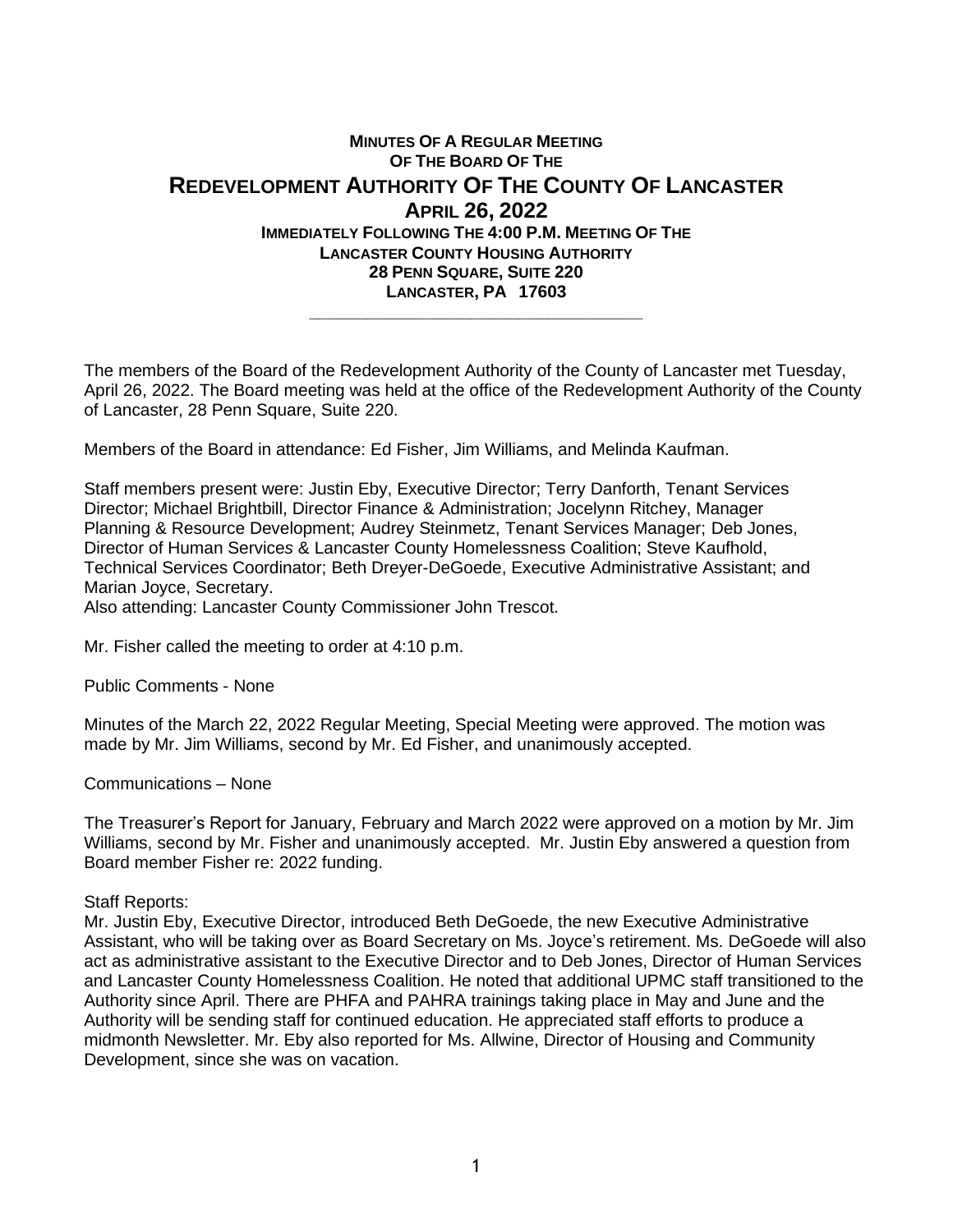Ms. Jocelynn Ritchey reported on the Public Improvement applications due – 8 to 9 applications are expected. She noted that three grant requests have been submitted to the Lancaster County Community Foundation – and the response should be received in late June or early July. Mr. Justin Eby answered a question from Mr. Fisher regarding funding for 2021 and 2022.

Deb Jones, Director of Human Service*s* & Lancaster County Homelessness Coalition, reported to the Board. She provided updates on the first Continuum of Care meeting with over 50 attendees. She noted that there were 27 applicants for joint funding, but the total amount requested was twice the amount of dollars available. Ms. Jones thanked Board Member Melinda Kaufman for being part of the review process.

Ms. Jones also provided background on the PIT (Point in Time) count the Coalition had hosted in February to determine how many individuals were unsheltered, in shelters, or in transitional housing throughout the County. She informed the Board about a presentation given at the Lancaster City Alliance not only regarding homelessness, but a broad overview on the lack of housing stock and interventions by *LancCo MyHome* and other agencies. Mr. Justin Eby, Executive Director, stated that the Authority is proud to provide appropriate context for the community.

Committee Reports – None

Unfinished Business – None

1) The Board approved carry-over of unused vacation time due to the Covid-19 pandemic. Mr. Justin Eby, provided background, noting that this came to light during the Audit, and had been approved by the previous Director, but not by the Board. During the push to get tenants/landlords approved for CARES Rent Relief funding, there was a period when staff were unable to take vacation. The resolution was approved on a motion by Mr. Jim Williams, second by Ms. Kaufman and unanimously accepted. (A copy of said Resolution [April 22 #9] is attached hereto and made a part hereof).

NOW, THEREFORE, BE IT RESOLVED, by the Board of the Redevelopment Authority of the County of Lancaster to approve an administrative adjustment to carry over five (5) additional vacation days retroactive and effective to the employee's anniversary hire date from the end of fiscal year 2020, due to the Covid-19 pandemic.

2) The Board approved an application for payment #1 for Construction Costs related to Penn Square, Suite 100. Ms. Justin Eby, provided background. The motion to approve was made by Mr. Jim Williams, second by Ms. Kaufman and unanimously carried. Mr. Fisher, Board Chair, noted that it was a great opportunity. (A copy of said Resolution [Apr 22 #10] is attached hereto and made a part hereof).

NOW, THEREFORE, BE IT RESOLVED by the Board of the Redevelopment Authority of the County of Lancaster to approve Application for Payment #1 for an amount of Two Hundred Twenty-One Thousand Five Hundred Seven and 10/100 (\$221,507.10) and authorize the Executive Director to sign documents required for payment to Heck Construction Company Inc.

3) The Board approved an Assignment, Delegation, and Assumption Agreement with *Lancaster General Hospital* to transfer a Facility Licensing Agreement to operate a night shelter at *Ebenezer Baptist Church of Lancaster* by the *Lancaster County Food Hub.* Mr. Justin Eby provided background, noting that this is part of the transition of the Redevelopment Authority assuming all responsibility and control of *LancCo My Home* effective April 1, 2022. The motion to approve was made by Ms. Kaufman, second by Mr. Jim Williams and unanimously carried. (A copy of said Resolution [Apr 22 #11] is